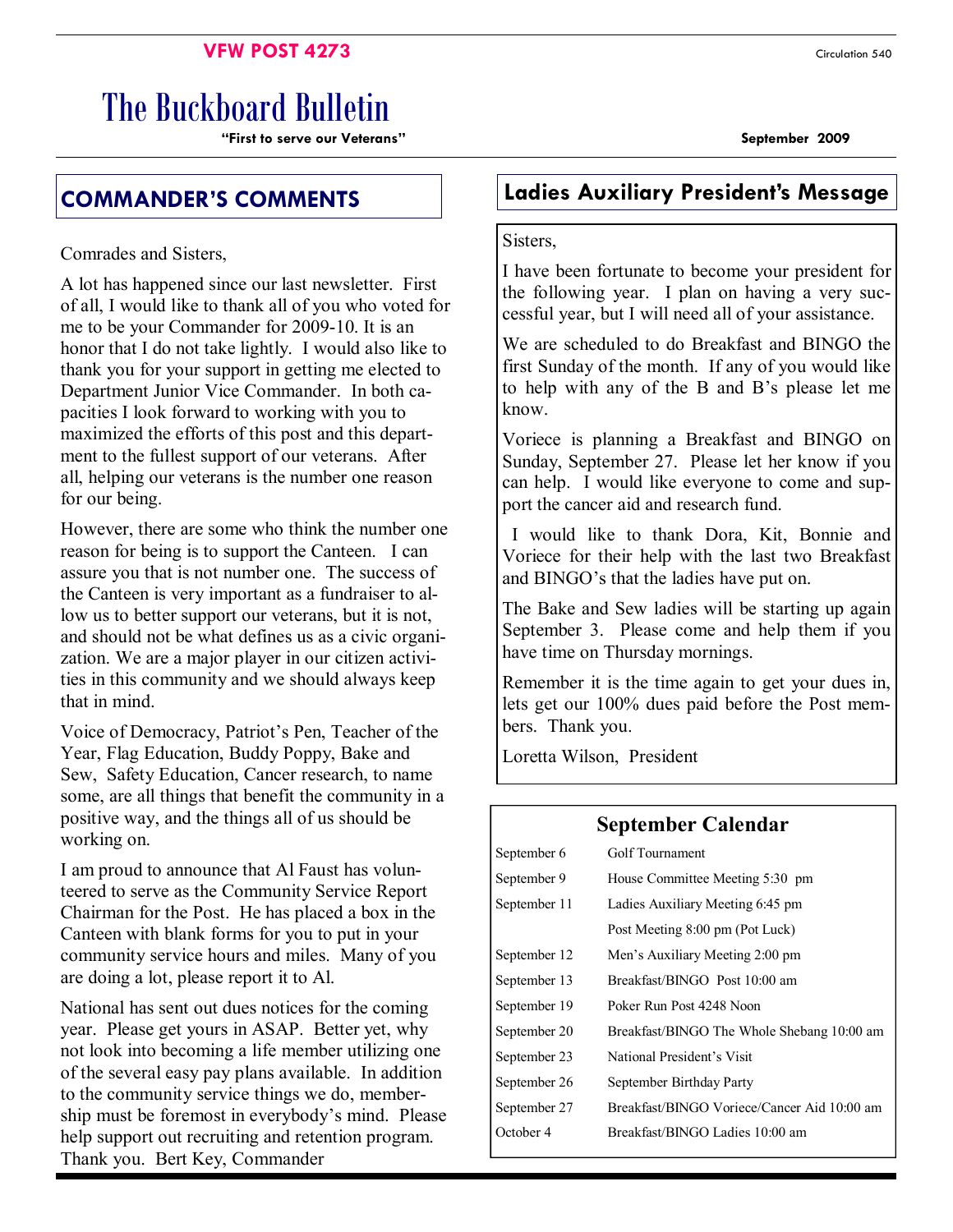#### **From Your Editor**

#### Bert Key

Newsletter articles are due 20 September for the October Newsletter.

Contact your editor at:

**bert.key@us.army.mil** 

**Welcome to new sponsor, Mike Wentworth. Business and Personal Insurance. Cell: 503-310- 4111, or mrwins41@comcast.net His card will be posted on page 4 next month.** 

#### **Men's Auxiliary President's Message**

Gentlemen,

We have had a disturbance in our membership and some people have quit or transferred who were some of our best helpters on breakfasts and helping with other things. We need some people to step up and help out. First of all we need someone to become the Treasurer . For reasons that you can ask him about Larry had to resign. Next we need some peple to step up and help and or do some of the breakfasts. I annot and will not try to run the entire Auxiliary on my own because of my health. If we cannot get someone to help out then we may end up losing our charter. Our next meeting will be on September 12. If you are interested in helping please try to be at the meeting. Thank you.

Your President, Bob Dunn

Men's Auxiliary Officers are: President: Bob Dunn Senior Vice Pres.: Mark Johnson Junior Vice Pres: Matt Haider Treasurer: Larry Merritt Secretary: Greg Radford Sgt. of Arms: Lance Carlson

### **The Post Chaplain**

#### **Melissa Samels**

Our thoughts and best wishes go out to Mike Kennedy as he recovers from his recent surgery.

If you know of any comrade or family member who is home bound and in need of a prayer or hospital visit, please call me. 503-668-4849

"Heal me oh lord and I shall be healed…" Jeremiah 17:14

# **The Auxiliary Chaplain Voriece Blair**

#### *Sisters,*

Our new chaplain for 2009-10 is Voriece Blair (503-668-4237). Please give me any information you have on the status of our sisters. If you know of anyone in need of assistance or a visit please let me know. God bless you one and all.

#### **CANCER FUNDRAISING FOR THIS YEAR**

We are going to start our Cancer Fundraising for this year on Sunday September 27 at 10:00 am with a Breakfast of Blueberry Pancakes, Bacon, Eggs and Juice for \$5. We will have our raffle drawing and tickets are \$1 each or 6 for \$5 and are on sale now, so buy lots of them. We will then play BINGO. All proceeds on this day will go to Komen Race For The Cure Of Breast Cancer. Call your families and friends and come have a wonderful breakfast, maybe win a really nice prize and enjoy playing BINGO. Lets make this one of the biggest fundraisers this year. We will be having other fundraising projects throughout the year. We have all been touched by cancer in some way, be it a family member, friend or even yourself. Lets help stamp out this dreadful disease.

Voriece Blair, Cancer Chairwoman

VA SUICIDE HOT LINE— Telephone: 1-800-273-TALK

Website: www.suicidepreventionlifeline.com

DOD Defense Centers PSYC health: Telephone: 1-866-966-1020

E-Mail: resources@dcoeoutreach.org

| Post Officers          | 2009-2010            |                           | <b>Auxiliary Officers</b> |
|------------------------|----------------------|---------------------------|---------------------------|
| Commander              | Bert Key             | President                 | Loretta Wilson            |
| Senior Vice Commander  | Jim Mitchell         | <b>Sr. Vice President</b> | <b>Helene Hawkins</b>     |
| Junior Vice Commander. | <b>Brian Gornick</b> | Jr. Vice President        | Janet Misner              |
| Chaplain               | Melissa Samels       | <b>Treasurer</b>          | Jackie Key                |
| Quartermaster          | <b>Red Davis</b>     | Chaplain                  | Voriece Blair             |
| Judge Advocate         | John Lamb            | Secretary                 | <b>Joy Helfrich</b>       |
| Adjutant               | Al Gagnon            | Guard                     | Kit Spitzengel            |
| Surgeon                | <b>Sharky Haider</b> | Conductress               | Dora Fitzpatrick          |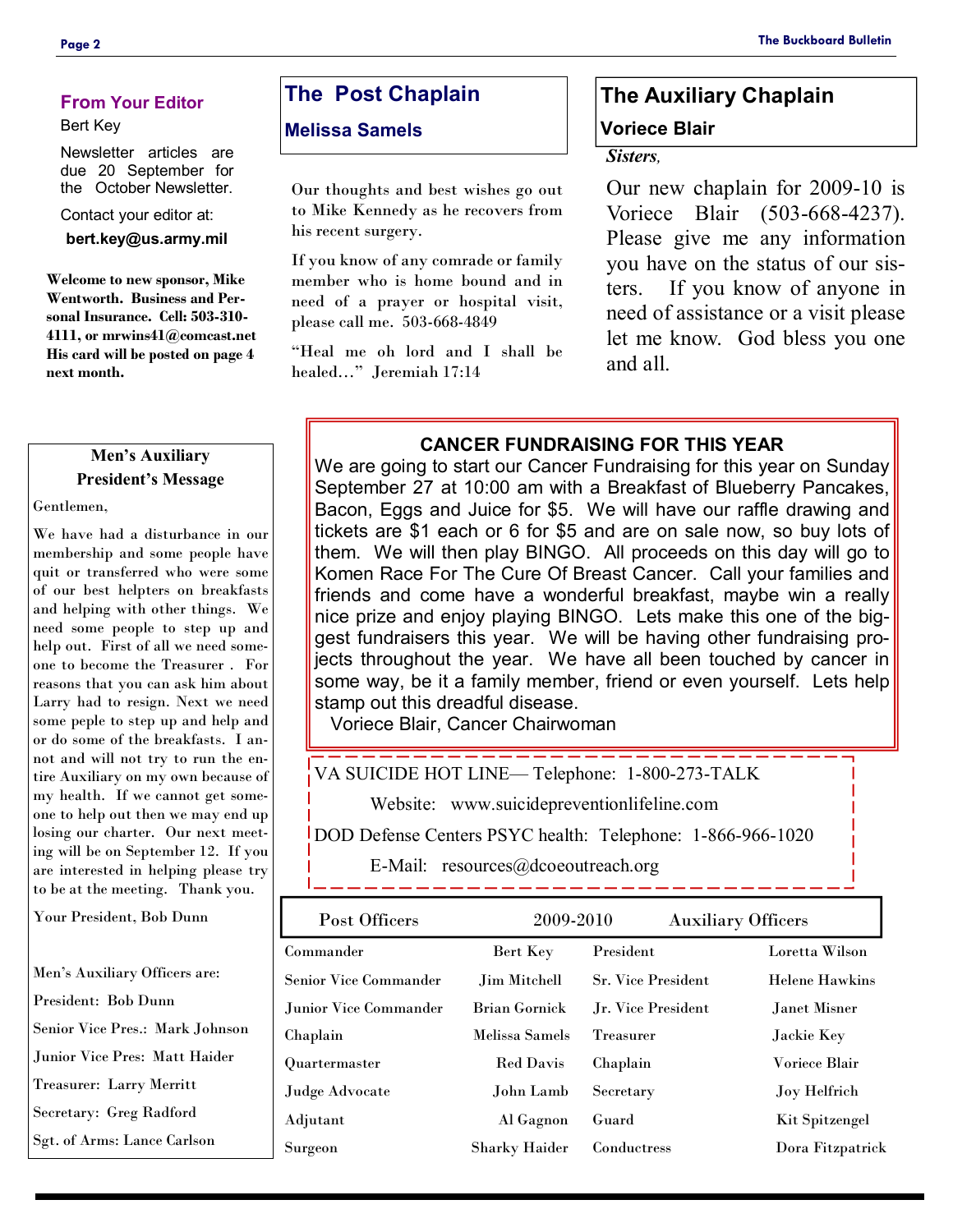#### **From the Sandbox:**

**We basically guard anywhere from 30 to 100 long hall trucks and escort them from base to base. Each mission can be from a 12 to 20 hour drive depending on how many trucks break down and need to be switched out on trailers and if we encounter any IED's along the way. Most of our responsibilities are being handed over to the Iraq Army or Police. Like just last convoy the Iraq Police found a small IED and we called our EOD but the Iraq EOD came out first and blew up the IED. The feeling I get from the Iraqis is that they really want to show that they can get the job done without our help… Sgt Joe Thai, Post 4273** 

# **Ask yourself this question everyday! What Have I Done To Help A Veteran Today?**

#### **Auxiliary Membership**

Ladies, we were only short a few memberships of making 100% last year. Let's do it this year! **Your 2010 membership dues are** 

**being collected now.** Notices went out to annual members in July 2009. To remain a member in good standing your dues need to be paid before December 31, 2009. Paying your dues early helps our Auxiliary reach 100% by November 30, 2009 and receive a cash prize from National.

#### **Mail in your dues in today!**

Unable to pay your dues for any reason please contact our Auxiliary President, Loretta Wilson at (503) 695-2938, or Auxiliary Treasurer, Jackie Key at (503) 329-3028.

Know anyone interested in joining our Auxiliary? Applications are available at the Canteen. New member's dues and fees are \$25.00.

Numbers count in our Ladies Auxiliary at the National level in our fight for Veterans benefits.

## **CANTEEN CORNER Jolynn Johnson**

I am delighted to have been hired for the position of Canteen Manager. I look forward to serving this fine veteran organization. I look forward to meeting each of you.

We have a number of activities planned for the upcoming Fall months. Try not to miss them.

We are having Taco Night on Wednesday, September 3, from 4-7:00 pm. If it is successful we would like to have it once again become a Taco Wednesday night here at the post.

The bar will start selling from our new menu on Thursday, September 3.

Menu:

Hot Dog- \$1.50 w/Tots - \$3.00

Sausage - \$2.00 w/Tots - \$3.50

Chicken Strips and Tots - \$5.00

Nacho - \$4.00 (chips, chili, cheese, sour cream and salsa)

Chips and Salsa - \$1.50

Tater Tots - \$2.50

French Fries - \$2.50

Onion Rings - \$3.00

See you at the Post!

Sisters, You are all invited to a BABY SHOWER For Brier Chung on October 4 at 3:30 pm at Post 4273

Brier's Baby Boy's theme is forest and forest animals

#### **SAVE CAMPBELLS FOOD LABELS**

#### **for the**

#### **VFW NATIONAL HOME FOR CHILDREN**

**ATTENTION:** We need your help collecting Campbells food labels for our National Children's Home. Just bring your labels and leave them at the Canteen. Nancy Amonson will pick them up and cut out the part we need to send in. There are more product labels we can save besides Campbells soups. The home is very close to having enough labels to get another new van.

**NEW:** If you know of a veteran with children under 18 years of age in need of help of any kind please give them this number:

#### **National Home Hotline: 1-(800)-851-0238**